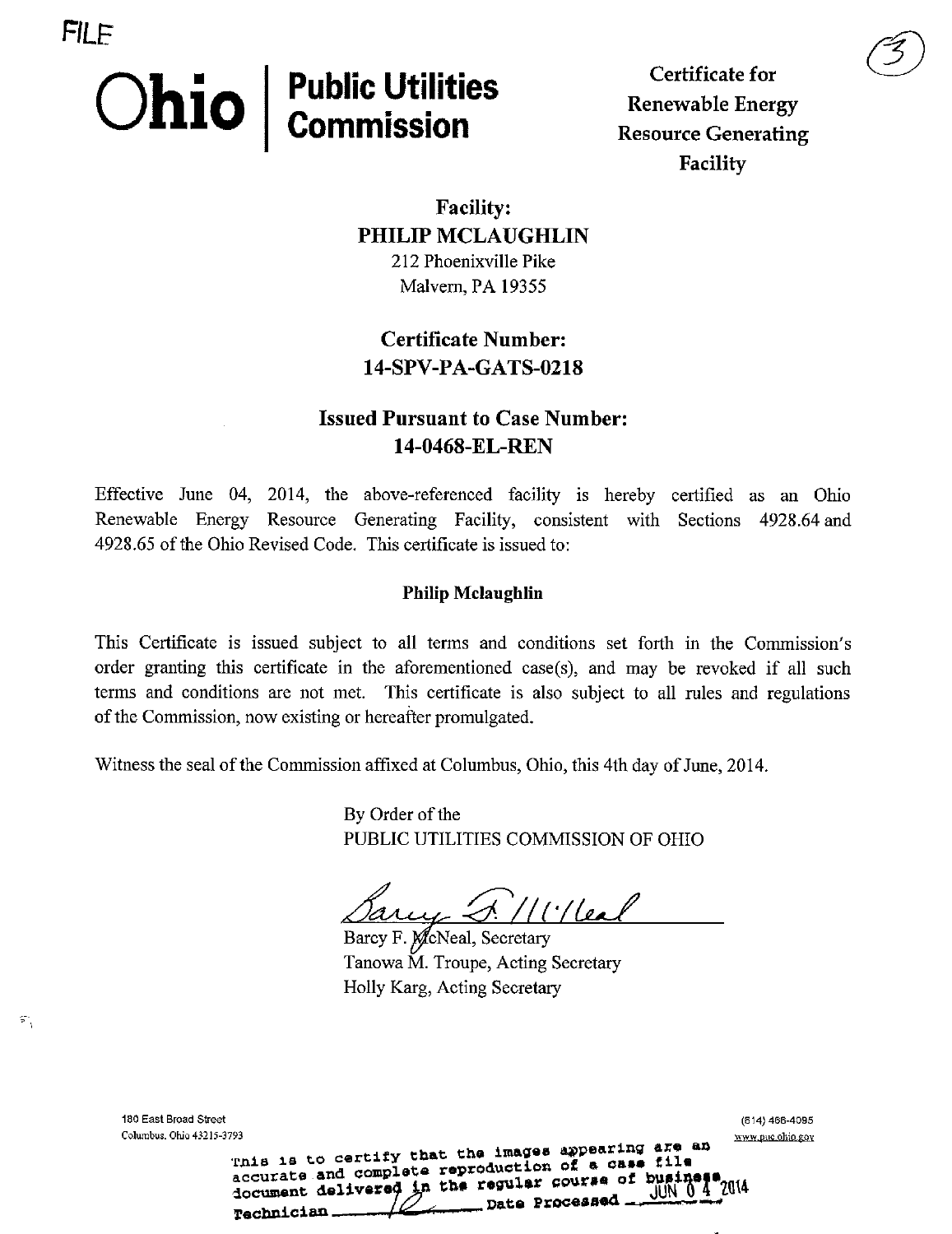# Automatic Case Action Form Certification of Renewable Energy Resource Generating Facility

Issued Certificate Number: 14-SPV-PA-GATS-0218

PUCO Case Number: 14-0468-EL-REN

## Facility Name:

Philip Mclaughlin

#### Facilitv Location:

212 Phoenixville Pike Malvern, PA 19355

#### Effective Date of Certificate / Date Commission Order Signed:

June 04, 2014

#### Issued To:

Philip Mclaughlin

# Send To:

Philip Mclaughlin

212 Phoenixville Pike Malvern, PA 19355

Γ